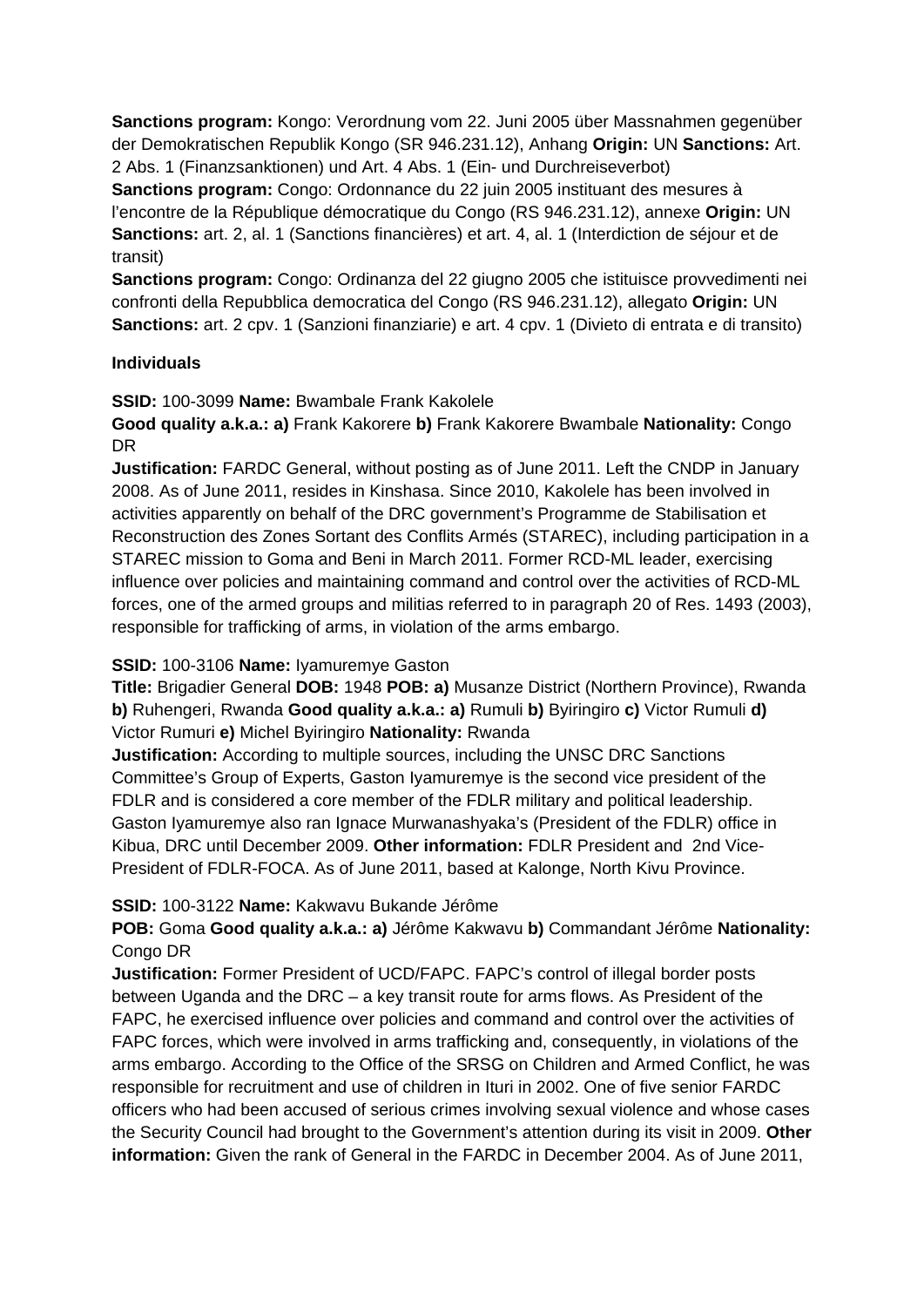detained in Makala Prison in Kinshasa. On 25 March 2011, the High Military Court in Kinshasa opened a trial against Kakwavu for war crimes.

# **SSID:** 100-3131 **Name:** Katanga Germain

### **Nationality:** Congo DR

**Justification:** FRPI chief. Involved in weapons transfers, in violation of the arms embargo. According to the Office of the SRSG on Children and Armed Conflict, he was responsible for recruitment and use of children in Ituri from 2002 to 2003. **Other information:** Appointed General in the FARDC in December 2004. Handed over by the Government of the DRC to the International Criminal Court on 18 October 2007. His trial began in November 2009.

# **SSID:** 100-3136 **Name:** Lubanga Thomas

# **POB:** Ituri **Nationality:** Congo DR

**Justification:** President of the UPC/L, one of the armed groups and militias referred to in paragraph 20 of Res.1493 (2003), involved in the trafficking of arms, in violation of the arms embargo. According to the Office of the SRSG on Children and Armed Conflict, he was responsible for recruitment and use of children in Ituri from 2002 to 2003. **Other information:** Arrested in Kinshasa in March 2005 for UPC/L involvement in human rights abuses violations. Transferred to the ICC by the DRC authorities on 17 March 2006. His trial began in January 2009 and is due to close in 2011.

# **SSID:** 100-3150 **Name:** Mandro Khawa Panga

**DOB:** 20 Aug 1973 **POB:** Bunia **Good quality a.k.a.: a)** Kawa Panga **b)** Kawa Panga Mandro **c)** Kawa Mandro **d)** Yves Andoul Karim **e)** Mandro Panga Kahwa **f)** Yves Khawa Panga Mandro **g)** Chief Kahwa **h)** Kawa **Nationality:** Congo DR

**Justification:** Ex-President of PUSIC, one of the armed groups and militias referred to in paragraph 20 of Res. 1493 (2003) involved in arms trafficking, in violation of the arms embargo. According to the Office of the SRSG on Children and Armed Conflict, he was responsible for recruitment and use of children from 2001 to 2002. **Other information:** Placed in prison in Bunia in April 2005 for sabotage of the Ituri peace process. Arrested by Congolese authorities in October 2005, acquitted by the Court of Appeal in Kisangani, subsequently transferred to the judicial authorities in Kinshasa on new charges of crimes against humanity, war crimes, murder, aggravated assault and battery. As of June 2011 detained at makala Central Prison, Kinshasa.

# **SSID:** 100-3166 **Name:** Mbarushimana Callixte

**DOB:** 24 Jul 1963 **POB:** Ndusu/Ruhengeri Northern Province, Rwanda **Nationality:** Rwanda

**Justification:** Executive Secretary of the FDLR and Vice-President of the FDLR military high command until his arrest. Political/Military leader of a foreign armed group operating in the Democratic Republic of the Congo, impeding the disarmament and the voluntary repatriation and resettlement of combatants, per Security Council resolution 1857 (2008) OP 4 (b). **Other information:** Arrested in Paris on 3 October 2010 under ICC warrant for war crimes and crimes against humanity committed by FDLR troops in the Kivus in 2009 and transferred to The Hague on 25 January 2011.

# **SSID:** 100-3177 **Name:** Mpano Iruta Douglas

**DOB: a)** 28 Dez 1965 **b)** 29 Dez 1965 **POB: a)** Bashali, Masisi **b)** Congo DR **c)** Uvira **Good quality a.k.a.: a)** Mpano **b)** Douglas Iruta Mpamo **Nationality:** Congo DR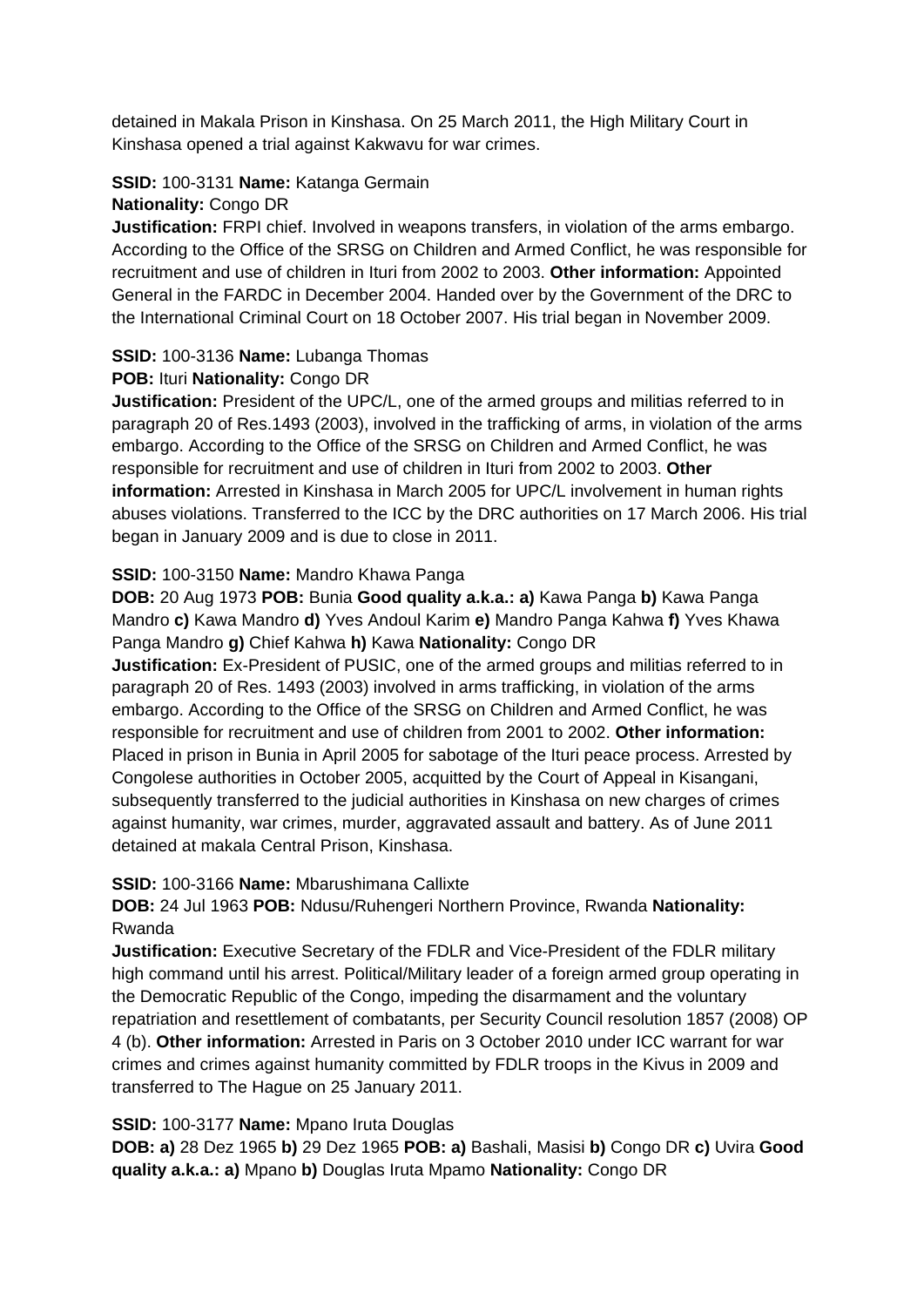**Justification:** Owner/Manager of the Compagnie Aérienne des Grands Lacs and of Great Lakes Business Company, whose aircraft were used to provide assistance to armed groups and militias referred to in paragraph 20 of Res.1493 (2003). Also responsible for disguising information on flights and cargo apparently to allow for the violation of the arms embargo. **Other information:** As of June 2011, resides in Gisenyi, Rwanda. No known occupation since two of the planes managed by Great Lakes Business Company (GLBC) crashed.

#### **SSID:** 100-3193 **Name:** Mudacumura Sylvestre

**Good quality a.k.a.: a)** Radja **b)** Mupenzi Bernard **c)** General Major Mupenzi **d)** General Mudacumura **Nationality:** Rwanda

**Justification:** FDLR Commander, exercising influence over policies, and maintaining command and control over the activities of FDLR forces, one of the armed groups and militias referred to in paragraph 20 of Res. 1493 (2003), involved in trafficking of arms, in violation of the arms embargo. Mudacumura (or staff) was in telephone communication with FDLR leader Murwanashyaka in Germany, including at the time of the Busurungi Massacre May 2009, and military commander Major Guillaume during Umoja Wetu and Kimia II operations in 2009. According to the Office of the SRSG on Children and Armed Conflict, he was responsible for 27 cases of recruitment and use of children by troops under his command in North Kivu from 2002 to 2007. **Other information:** Military commander of FDLR-FOCA, also political 1st Vice-President and head of FOCA High Command, thus combining overall military and political command functions since the arrest of FDLR leaders in Europe. As of June 2011, based at Kikoma forest, near Bogoyi, Walikale, North Kivu.

### **SSID:** 100-3203 **Name:** Mugaragu Leodomir

**DOB: a)** 1954 **b)** 1953 **POB: a)** Kigali, Rwanda **b)** Rushashi (Northern Province), Rwanda **Good quality a.k.a.: a)** Manzi Leon **b)** Leo Manzi

**Justification:** According to open source and official reporting, Leodomir Mugaragu is the Chief of Staff of the Forces Combattantes Abucunguzi/Combatant Force for the Liberation of Rwanda (FOCA), the FDLR's armed wing. According to official reporting Mugaragu is a senior planner for FDLR's military operations in the eastern DRC. **Other information:** FDLR-FOCA Chief of Staff, in charge of administration. As of June 2011, based at the FDLR HQ at Kikoma forest, Bogoyi, Walikale, North Kivu.

# **SSID:** 100-3217 **Name:** Mukulu Jamil

**DOB: a)** 1965 **b)** 1 Jan 1964 **POB:** Ntoke Village, Ntenjeru Sub County, Kayunga District, Uganda **Good quality a.k.a.: a)** Professor Musharaf **b)** Steven Alirabaki **c)** David Kyagulanyi **d)** Musezi Talengelanimiro **e)** Mzee Tutu **f)** Abdullah Janjuaka **g)** Alilabaki Kyagulanyi **h)** Hussein Muhammad **i)** Nicolas Luumu **j)** Talengelanimiro **Nationality:** Uganda

**Justification:** According to open-source and official reporting, including the UNSC DRC Sanctions Committee's Group of Experts' reports, Mr. Jamil Mukulu is the military leader of the Allied Democratic Forces (ADF), a foreign armed group operating in the DRC that impedes the disarmament and voluntary repatriation or resettlement of ADF combatants, as described in paragraph 4 (b) of resolution 1857 (2008). The UNSC DRC Sanction Committee's Group of Experts has reported that Mukulu has provided leadership and material support to the ADF, an armed group operating in the territory of the DRC. According to multiple sources including the UNSC DRC Sanctions Committee's Group of Experts' reports, Jamil Mukulu has also continued to exercise influence over the policies, provided financing, and maintained direct command and control over the activities of, ADF forces in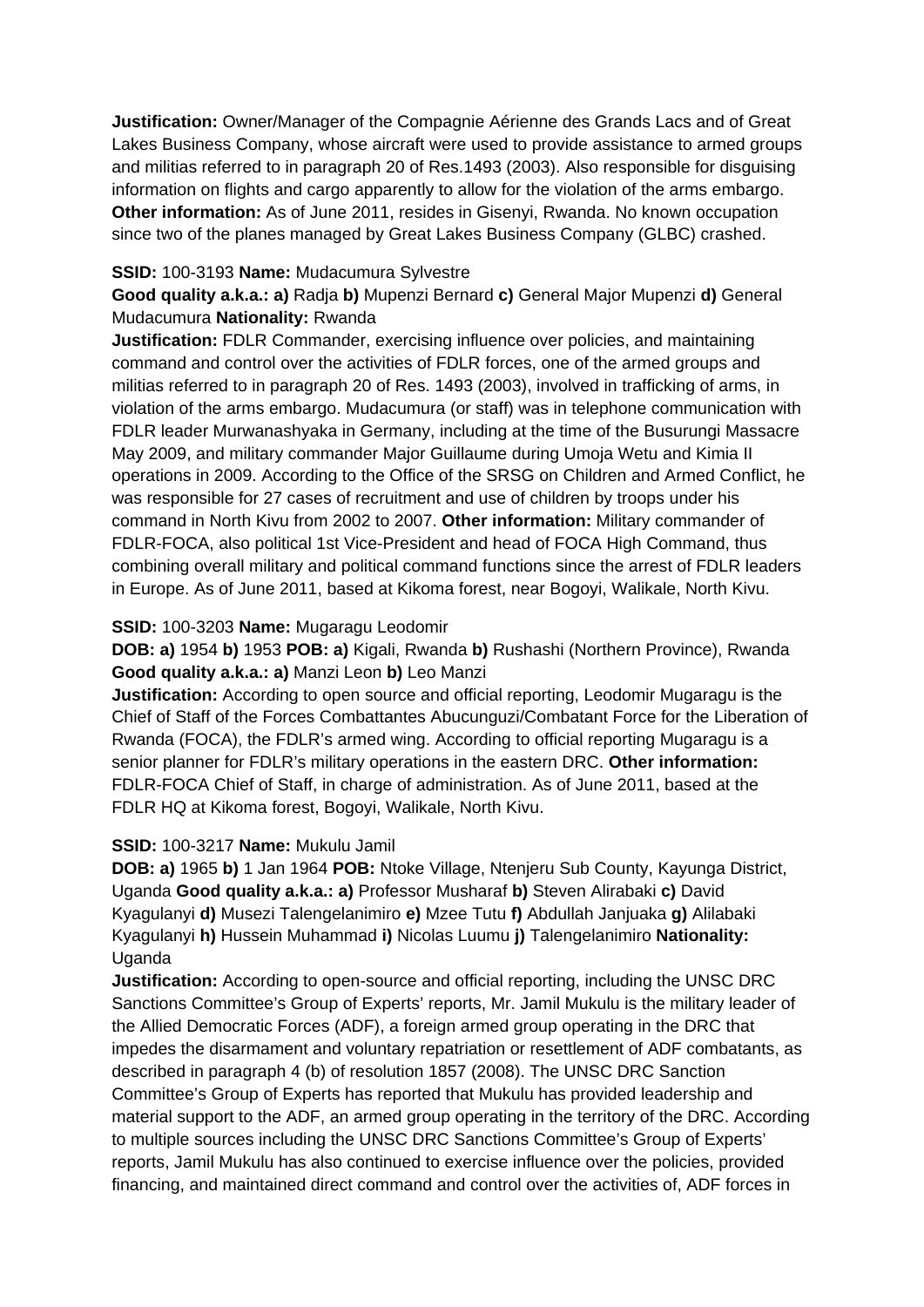the field, including overseeing links with international terrorist networks. **Other information:** Title: Head of the Allied Democratic Forces (ADF) Alt.Title: Commander, Allied Democratic Forces

### **SSID:** 100-3237 **Name:** Mujyambere Leopold

**DOB: a)** 17 Mrz 1962 **b)** 1966 (approximately) **POB:** Kigali, Rwanda **Good quality a.k.a.: a)**  Musenyeri **b)** Achille **c)** Frere Petrus Ibrahim **Nationality:** Rwanda **Justification:** Commander of the Second Division of FOCA/the Reserve Brigades (an FDLR armed branch). Military leader of a foreign armed group operating in the Democratic Republic of the Congo, impeding the disarmament and the voluntary repatriation and resettlement of combatants, per Security Council resolution 1857 (2008) OP 4 (b). In evidence collated by the UNSC DRC Sanctions Committee Group of Experts, detailed in its report of 13 February 2008, girls recovered from FDLR-FOCA had previously been abducted and sexually abused. Since mid-2007, FDLR-FOCA, which previously recruited boys in their mid to late teens, has been forcefully recruiting youth from the age of 10 years. The youngest are then used as escorts, and older children are deployed as soldiers on the frontline, per Security Council resolution 1857 (2008) OP4 (d) and (e). **Other information:** As of June 2011, Commander of the South Kivu operational sector now called «Amazon» of FDLR-FOCA. Based at Nyakaleke (south-east of Mwenga, South Kivu).

### **SSID:** 100-3249 **Name:** Murwanashyaka Ignace

**Title:** Dr. **DOB:** 14 Mai 1963 **POB: a)** Butera, Rwanda **b)** Ngoma, Butare, Rwanda **Good quality a.k.a.:** Ignace **Nationality:** Rwanda

**Justification:** President of FDLR, and supreme commander of the FDLR armed forces exercising influence over policies, and maintaining command and control over the activities of FDLR forces, one of the armed groups and militias referred to in paragraph 20 of Res. 1493 (2003), involved in trafficking of arms, in violation of the arms embargo. In telephone communication with FDLR military field commanders (including during the Busurungi May 2009 massacre); gave military orders to the high command; involved in coordinating the transfer of arms and ammunition to FDLR units and relaying specific instructions for use; managing large sums of money raised through illicit sale of natural resources in areas of FDLR control. According to the Office of the SRSG on Children and Armed Conflict, he held command responsibility as President and military commander of FDLR for recruitment and use of children by the FDLR in Eastern Congo. **Other information:** Arrested by German authorities on 17 November 2009. Replaced by Gaston Iamuremye, alias «Rumuli» as President of FDLR-FOCA. Murwanashyaka's trial for war crimes and crimes against humanity committed by FDLR troops in DRC in 2008 and 2009 began on 4 May 2011 in a German court.

# **SSID:** 100-3261 **Name:** Musoni Straton

**DOB: a)** 6 Apr 1961 **b)** 4 Jun 1961 (approximately) **POB:** Mugambazi, Kigali, Rwanda **Good quality a.k.a.:** IO Musoni **Nationality:** Rwanda

**Justification:** Through his leadership of the FDLR, a foreign armed group operating in the DRC, Musoni is impeding the disarmament and voluntary repatriation or resettlement of combatants belonging to those groups, in breach of resolution 1649 (2005). **Other information:** Arrested by German authorities on 17 November 2009. Musoni's trial for war crimes and crimes against humanity committed by FDLR troops in DRC in 2008 and 2009 began on 4 May 2011 in a German court. Replaced as 1st Vice-President of the FDLR by Sylvestre Mudacumura.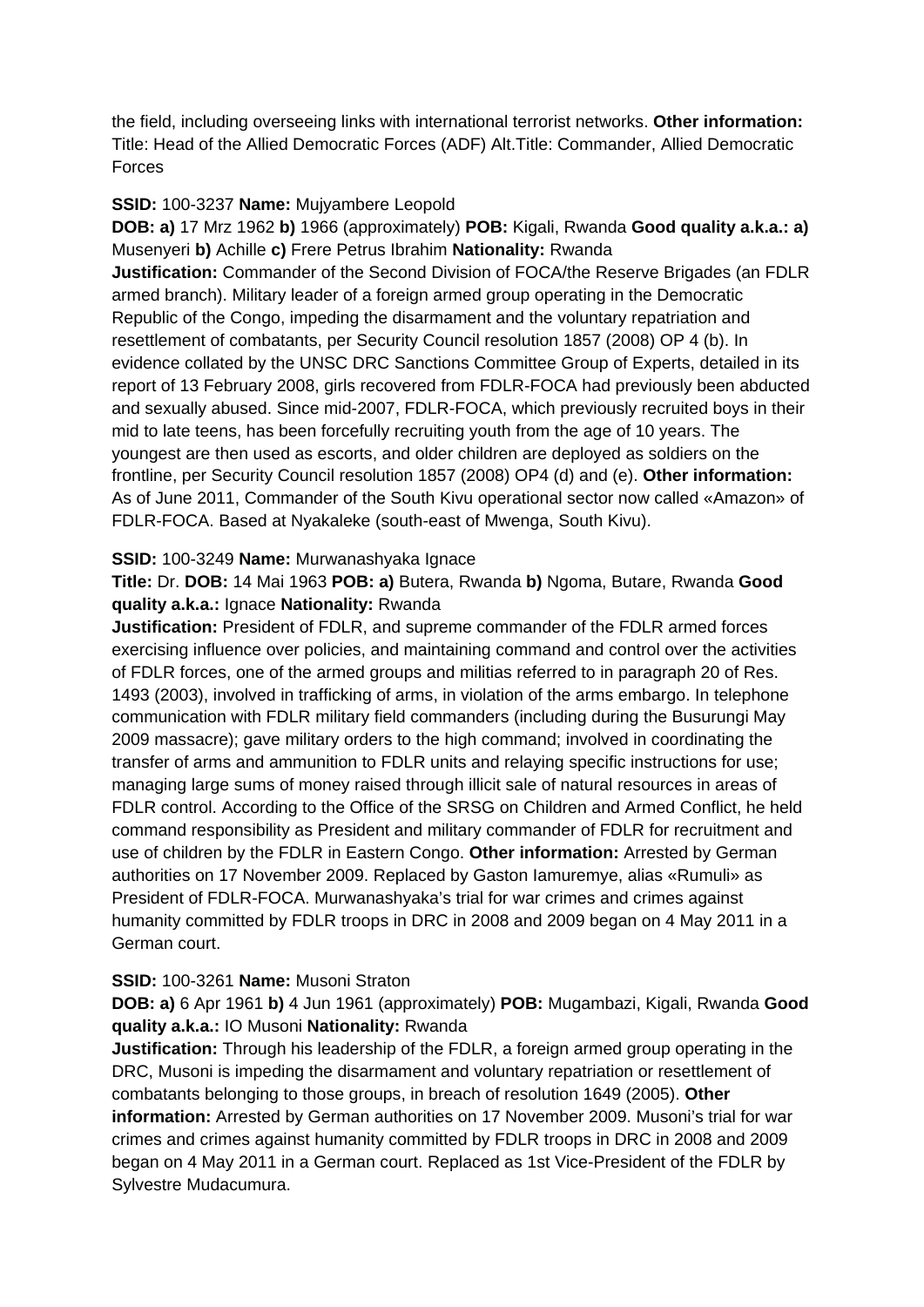#### **SSID:** 100-3272 **Name:** Mutebutsi Jules

**DOB:** 1964 **POB:** Minembwe South Kivu **Good quality a.k.a.: a)** Jules Mutebusi **b)** Jules Mutebuzi **c)** Colonel Mutebutsi **Nationality:** Congo DR

**Justification:** Joined forces with other renegade elements of former RCD-G to take town of Bukavu in May 2004 by force. Implicated in the receipt of weapons outside of FARDC structures and provision of supplies to armed groups and militia mentioned in paragraph 20 of Res. 1493 (2003), in violation of the arms embargo. **Other information:** Former FARDC Deputy Military Regional Commander of 10th MR in April 2004, dismissed for indiscipline. In December 2007, he was arrested by Rwandan authorities when he tried to cross the border into DRC. He has lived since in semi-liberty in Kigali (not authorized to leave the country).

#### **SSID:** 100-3284 **Name:** Ngudjolo Matthieu Chui

#### **Good quality a.k.a.:** Cui Ngudjolo

**Justification:** FNI Chief of Staff and former Chief of Staff of the FRPI, exercising influence over policies and maintaining command and control over the activities of FRPI forces, one of the armed groups and militias referred to in paragraph 20 of Res. 1493 (2003), responsible for trafficking of arms, in violation of the arms embargo. According to the Office of the SRSG on Children and Armed Conflict, he was responsible for recruitment and use of children under 15 years old in Ituri in 2006. **Other information:** Arrested by MONUC in Bunia in October 2003. Surrendered by the Government of the DRC to the International Criminal Court on 7 February 2008.

#### **SSID:** 100-3290 **Name:** Njabu Floribert Ngabu

**Good quality a.k.a.: a)** Floribert Njabu **b)** Floribert Ndjabu **c)** Floribert Ngabu Ndjabu **Justification:** President of FNI, one of the armed groups and militias referred to in paragraph 20 of Res. 1493 (2003), involved in the trafficking of arms, in violation of the arms embargo. **Other information:** Under house arrest in Kinshasa since March 2005 for FNI involvement in human rights abuses.Transferred to The Hague on 27 March 2011 to testify in the ICC Germain Katanga and Mathieu Ngudjolo trials.

#### **SSID:** 100-3297 **Name:** Nkunda Laurent

**DOB: a)** 6 Feb 1967 **b)** 2 Feb 1967 **POB:** North Kivu/Rutshuru **Good quality a.k.a.: a)**  Laurent Nkunda Bwatare **b)** Laurent Nkundabatware **c)** Laurent Nkunda Mahoro Batware **d)**  Laurent Nkunda Batware **e)** Nkunda Mihigo Laurent **f)** Chairman **g)** General Nkunda **h)** Papa Six **Nationality:** Congo DR

**Justification:** Joined forces with other renegade elements of former RCD-G to take Bukavu in May 2004 by force. In receipt of weapons outside of FARDC in violation of the arms embargo. According to the Office of the SRSG on Children and Armed Conflict, he was responsible for 264 cases of recruitment and use of children by troops under his command in North Kivu from 2002 to 2009. **Other information:** Former RCD-G General. Founder, National Congress for the People's Defense, 2006; Senior Officer, Rally for Congolese Democracy-Goma (RCD-G), 1998–2006; Officer Rwandan Patriotic Front (RPF), 1992– 1998. Laurent Nkunda was arrested by Rwandan authorities in Rwanda in January 2009 and replaced as the commander of the CNDP. Since then, he has been under house arrest in Kigali, Rwanda. DRC Government's request to extradite Nkunda for crimes committed in eastern DRC has been refused by Rwanda. In 2010, Nkunda's appeal for illegal detention was rejected by Rwandan court in Gisenyi, ruling that the matter should be examined by a military court. Nkunda's lawyers initiated a procedure with the Rwandan Military court. Retains some influence over certain elements of the CNDP.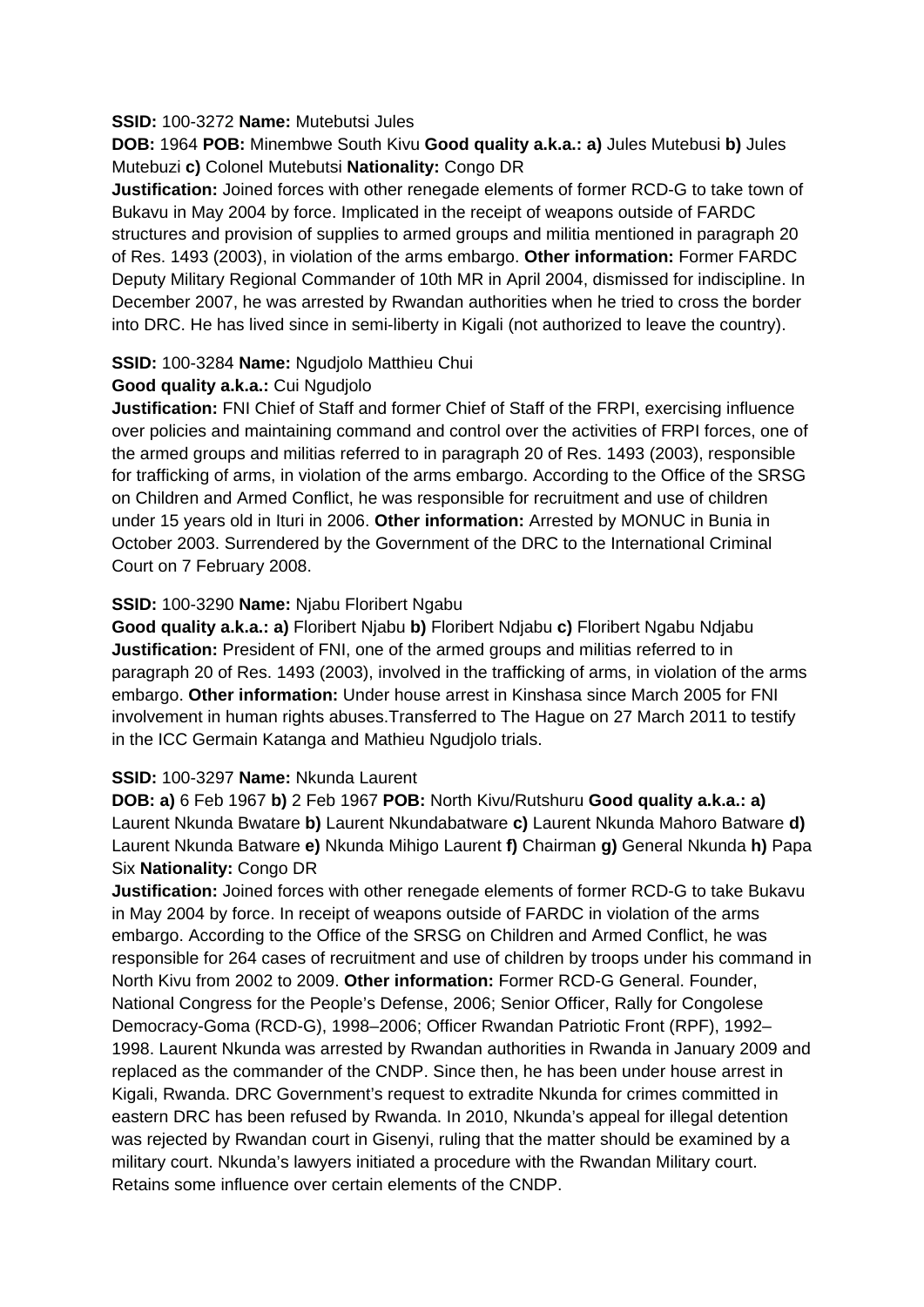#### **SSID:** 100-3315 **Name:** Nsanzubukire Felicien

# **DOB:** 1967 **POB: a)** Murama **b)** Kinyinya **c)** Rubungo **d)** Kigali, Rwanda **Good quality a.k.a.:** Fred Irakeza **Nationality:** Rwanda

**Justification:** Felicien Nsanzubukire supervised and coordinated the trafficking of ammunition and weapons between at least November 2008 and April 2009 from the United Republic of Tanzania, via Lake Tanganyika, to FDLR units based in the Uvira and Fizi areas of South Kivu. **Other information:** 1st battalion leader of the FDLR-FOCA, based in the Uvira-Sange area of South Kivu. A member of the FDLR since at least 1994 and operating in eastern DRC since October 1998. As of June 2011, based in Magunda, Mwenga territory, South Kivu.

### **SSID:** 100-3325 **Name:** Ntawunguka Pacifique

**DOB: a)** 1 Jan 1964 **b)** 1964 (approximately) **POB:** Gaseke, Gisenyi Province, Rwanda **Good quality a.k.a.: a)** Colonel Omega **b)** Nzeri **c)** Israel **d)** Pacifique Ntawungula **Nationality:** Rwanda

**Justification:** Commander of the First Division of FOCA (an FDLR armed wing). Military leader of a foreign armed group operating in the Democratic Republic of the Congo, impeding the disarmament and the voluntary repatriation and resettlement of combatants, in violation of Security Council resolution 1857 (2008) OP 4 (b). In evidence collated by the UNSC DRC Sanctions Committee Group of Experts, detailed in its report of 13 February 2008, girls recovered from FDLR-FOCA had previously been abducted and sexually abused. Since mid-2007, FDLR-FOCA, which previously recruited boys in their mid to late teens, has been forcefully recruiting youth from the age of 10 years. The youngest are then used as escorts, and older children are deployed as soldiers on the frontline, in violation of Security Council resolution 1857 (2008) OP4 (d) and (e). **Other information:** Commander, Operational Sector North Kivu «SONOKI» of FDLR-FOCA. As of June 2011, based at Matembe, North Kivu. Received military training in Egypt.

# **SSID:** 100-3339 **Name:** Nyakuni James

# **Nationality:** Uganda

**Justification:** Trade partnership with Jérôme Kakwavu, particularly smuggling across the DRC/Uganda border, including suspected smuggling of weapons and military material in unchecked trucks. Violation of the arms embargo and provision of assistance to armed groups and militia referred to in paragraph 20 of Res. 1493 (2003), including financial support that allows them to operate militarily.

#### **SSID:** 100-3344 **Name:** Nzeyimana Stanislas

**DOB: a)** 1 Jan 1966 **b)** 1967 (approximately) **c)** 28 Aug 1966 **POB:** Mugusa (Butare), Rwanda **Good quality a.k.a.: a)** Deogratias Bigaruka Izabayo **b)** Bigaruka **c)** Bigurura **d)**  Izabayo Deo **e)** Jules Mateso Mlamba

**Justification:** Deputy Commander of the FOCA (an FDLR armed branch). Military leader of a foreign armed group operating in the Democratic Republic of the Congo, impeding the disarmament and the voluntary repatriation and resettlement of combatants, per Security Council resolution 1857 (2008) OP 4 (b). In evidence collated by the UNSC DRC Sanctions Committee Group of Experts, detailed in its report of 13 February 2008, girls recovered from FDLR-FOCA had previously been abducted and sexually abused. Since mid-2007, FDLR-FOCA, which previously recruited boys in their mid to late teens, has been forcefully recruiting youth from the age of 10 years. The youngest are then used as escorts, and older children are deployed as soldiers on the frontline, per Security Council resolution 1857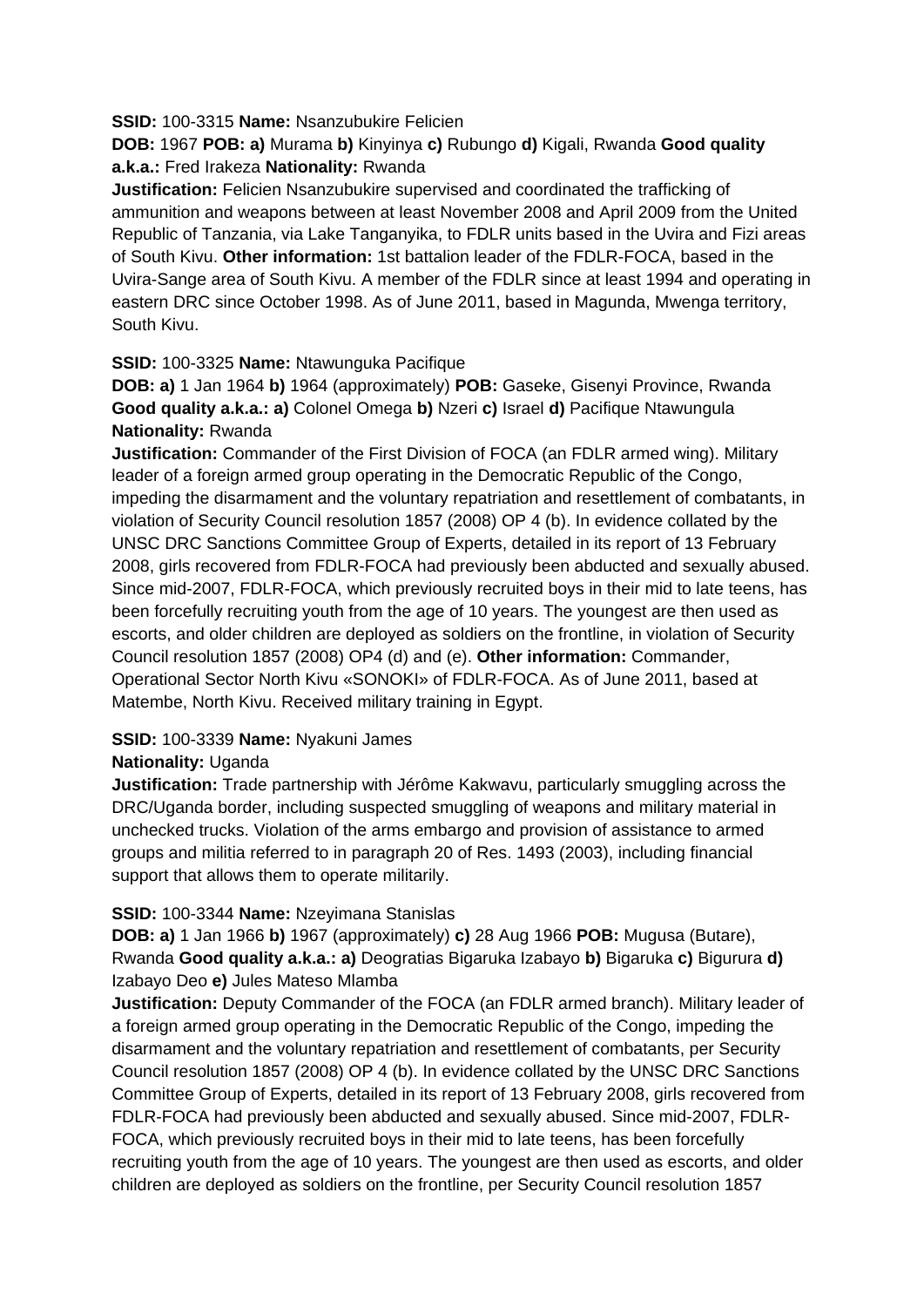(2008) OP4 (d) and (e). **Other information:** Rwandan Deputy commander of the FDLR-FOCA. As of June 2011, based at Mukoberwa, North Kivu.

#### **SSID:** 100-3361 **Name:** Ozia Manio Dieudonné

**DOB:** 6 Jun 1949 **POB:** Ariwara, Congo DR **Good quality a.k.a.: a)** Ozia Mazio **b)** Omari **c)**  Mr Omari **Nationality:** Congo DR

**Justification:** Financial schemes with Jérôme Kakwavu and FAPC and smuggling across the DRC/Uganda border, allowing supplies and cash to be made available to Kakwavu and his troops. Violation of the arms embargo, including by providing assistance to armed groups and militia referred to in paragraph 20 of Res. 1493 (2003). **Other information:** While president of the Fédération des entreprises congolaises (FEC) in Aru territory, Dieudonné Ozia Mazio is believed to have died in Ariwara on 23 September 2008.

#### **SSID:** 100-3373 **Name:** Sheka Ntabo Ntaberi

**DOB:** 4 Apr 1976 **POB:** Walikale Territory, Congo DR **Nationality:** Congo DR **Justification:** Ntabo Ntaberi Sheka, Commander-in-Chief of the political branch of the Mayi Mayi Sheka, is the political leader of a Congolese armed group that impedes the disarmament, demobilization, or reintegration of combatants. The Mayi Mayi Sheka is a Congo-based militia group that operates from bases in Walikale territory in eastern DRC. The Mayi Mayi Sheka group has carried out attacks on mines in eastern DRC, including taking over the Bisiye mines and extorting from locals. Ntabo Ntaberi Sheka has also committed serious violations of international law involving the targeting of children. Ntabo Ntaberi Sheka planned and ordered a series of attacks in Walikale territory from 30 July to 2 August, 2010, to punish local populations accused of collaborating with Congolese Government forces. In the course of the attacks, children were raped and were abducted, subjected to forced labor and subjected to cruel, inhumane or degrading treatment. The Mayi Mayi Sheka militia group also forcibly recruits boys and holds children in their ranks from recruitment drives. **Other information:** Commander-in-Chief, Nduma Defence of Congo, Mayi Mayi Sheka group.

#### **SSID:** 100-3382 **Name:** Taganda Bosco

**DOB: a)** 1973 **b)** 1974 **POB:** Bigogwe, Rwanda **Good quality a.k.a.: a)** Bosco Ntaganda **b)**  Bosco Ntagenda **c)** General Taganda **d)** Lydia **e)** Terminator **f)** Tango Romeo **g)** Tango **h)**  Major **Nationality:** Congo DR

**Justification:** UPC/L military commander, exercising influence over policies and maintaining command and control over the activities of UPC/L, one of the armed groups and militias referred to in paragraph 20 of Res. 1493 (2003), involved in the trafficking of arms, in violation of the arms embargo. He was appointed General in the FARDC in December 2004 but refused to accept the promotion, therefore remaining outside of the FARDC. According to the Office of the SRSG on Children and Armed Conflict, he was responsible for recruitment and use of children in Ituri in 2002 and 2003, and 155 cases of direct and/or command responsibility for recruitment and use of children in North Kivu from 2002 to 2009. As CNDP Chief of Staff, had direct and command responsibility for the massacre at Kiwanja (November 2008). **Other information:** Born in Rwanda, he moved to Nyamitaba, Masisi territory, North Kivu, when he was a child. As of June 2011, he resides in Goma and owns large farms in Ngungu area, Masisi territory, North Kivu. Nominated FARDC Brigadier-General by Presidential Decree on 11 December 2004, following Ituri peace agreements. Formerly Chief of Staff in CNDP military commander since the arrest of Laurent Nkunda in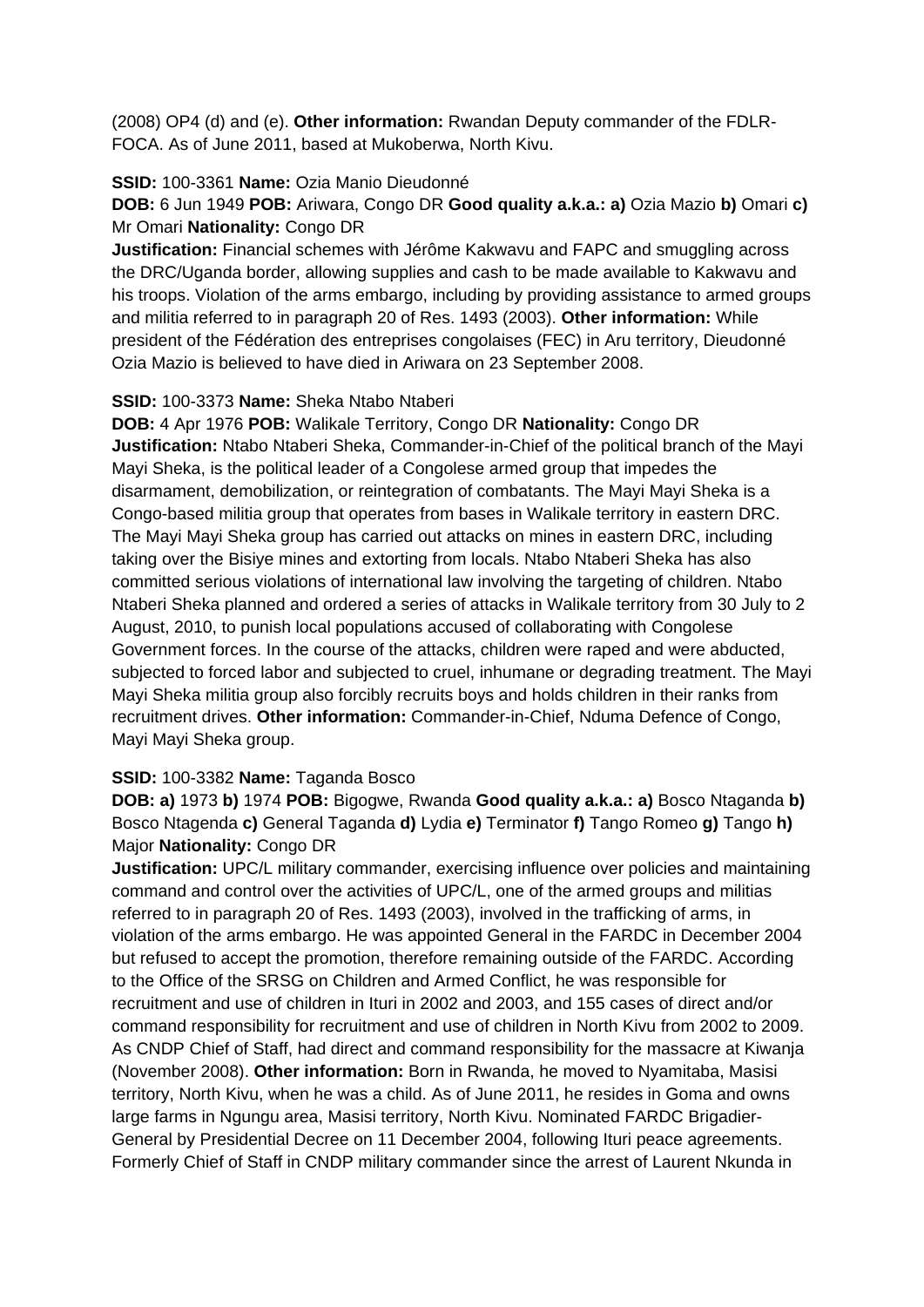January 2009. Since January 2009, de facto Deputy Commander of consecutive anti-FDLR operations «Umoja Wetu», «Kimia II» and «Amani Leo» in North and South Kivu.

#### **SSID:** 100-3400 **Name:** Zimurinda Innocent

**DOB: a)** 1 Sep 1975 **b)** 1975 **POB:** Ngungu, Masisi Territory, North Kivu Province, Congo DR **Good quality a.k.a.:** Zimulinda **Nationality:** Congo DR

**Justification:** According to multiple sources, Lt Col Innocent Zimurinda, in his capacity as one of the commanders of the FARDC 231st Brigade, gave orders that resulted in the massacre of over 100 Rwandan refugees, mostly women and children, during an April 2009 military operation in the Shalio area. The UNSC DRC Sanctions Committee's Group of Experts reported that Lt Col Innocent Zimurinda was witnessed first hand refusing to release three children from his command in Kalehe, on August 29, 2009. According to multiple sources, Lt Col Innocent Zimurinda, prior to the CNDP's integration into FARDC, participated in a November 2008 CNDP operation that resulted in the massacre of 89 civilians, including women and children, in the region of Kiwanja. In March 2010, 51 human rights groups working in eastern DRC alleged that Zimurinda was responsible for multiple human rights abuses involving the murder of numerous civilians, including women and children, between February 2007 and August 2007. Zimurinda was accused in the same complaint of responsibility for the rape of a large number of women and girls. According to a May 21, 2010, statement by the Special Representative of the Secretary General for Children and Armed Conflict, Innocent Zimurinda has been involved in the arbitrary execution of child soldiers, including during operation Kimia II. According to the same statement, he denied access by the UN Mission in the DRC (MONUC) to screen troops for minors. According to the UNSC DRC Sanctions Committee's Group of Experts, Lt Col Zimurinda holds direct and command responsibility for child recruitment and for maintaining children within troops under his command. **Other information:** Colonel in the FARDC. Integrated in the FARDC in 2009 as a Lieutenant Colonel, brigade commander in FARDC Kimia II Ops, based in Ngungu area. In July 2009, Zimurinda was promoted to full Colonel and became FARDC Sector commaner in Ngungu and subsequently in Kitchanga in FARDC Kimia II and Amani Leo Operations. Whereas Zimurinda did not appear in the 31 December 2010 DRC Presidential ordinance nominating high FARDC officers, Zimurinda de facto maintained his command position of FARDC 22nd sector in Kitchanga and wears the newly issued FARDC rank and uniform. He remains loyal to Bosco Ntaganda. In December 2010, recruitment activities carried out by elements under the command of Zimurinda were denounced in open source reports.

#### **SSID:** 100-22941 **Name:** Makenga Sultani

**DOB:** 25 Dez 1973 **POB:** Rutshuru, Congo **Good quality a.k.a.: a)** Colonel Sultani Makenga **b)** Emmanuel Sultani Makenga **Nationality:** Congo

**Justification:** Sultani Makenga is a military leader of the «mouvement du 23 Mars» (M23) group operating in the Democratic Republic of the Congo (DRC). As a leader of M23 (also known as the Congolese Revolutionary Army), Sultani Makenga has committed and is responsible for serious violations of international law involving the targeting of women and children in situations of armed conflict, including killing and maiming, sexual violence, abduction, and forced displacement. He has also been responsible for violations of international law related to M23's actions in recruiting or using children in armed conflict in the DRC. Under the command of Sultani Makenga, M23 has carried out extensive atrocities against the civilian population of the DRC. According to testimonies and reports, the militants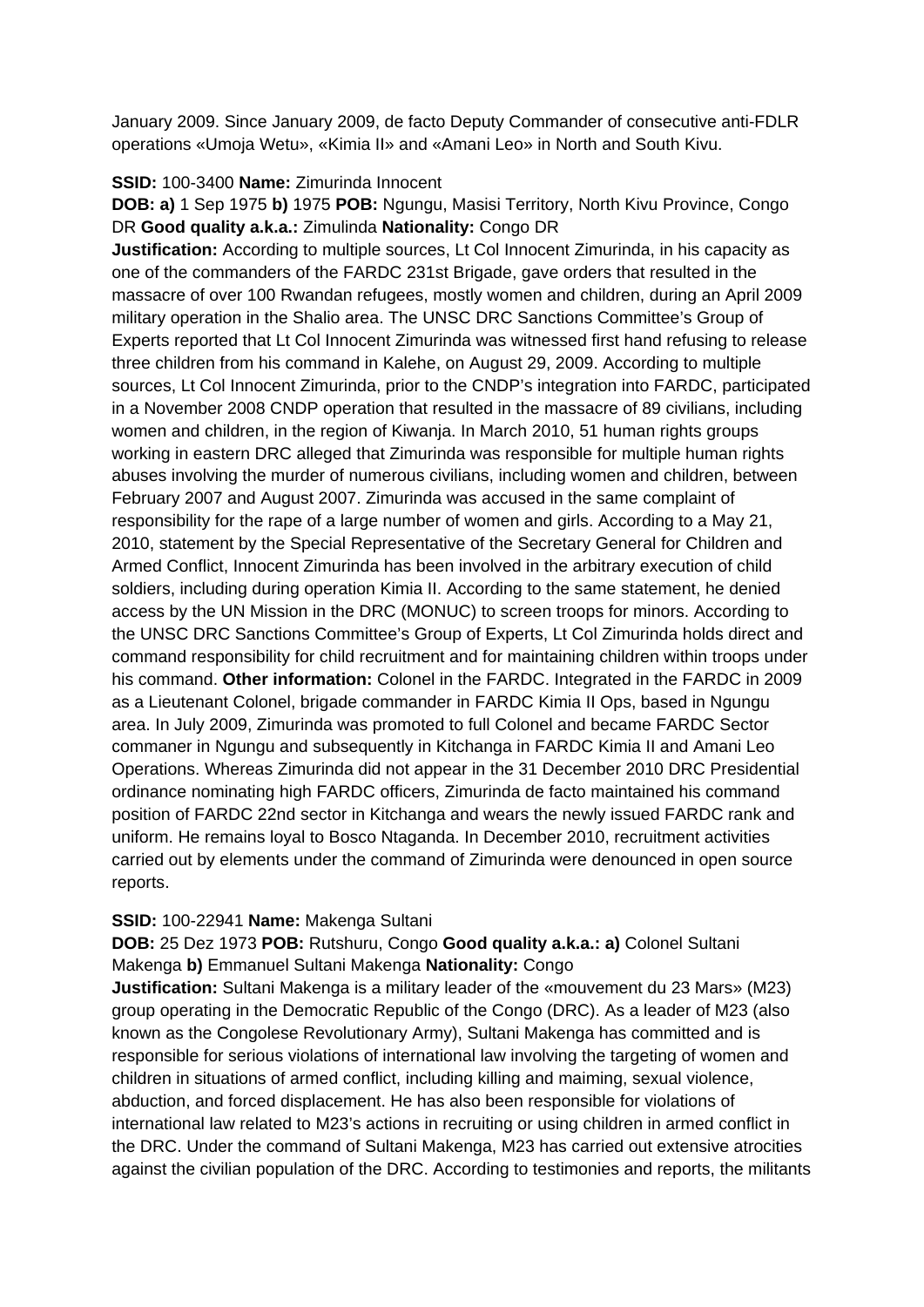operating under the command of Sultani Makenga have conducted rapes throughout Rutshuru territory against women and children, some of whom have been as young as 8 years old, as part of a policy to consolidate control in Rutshuru territory. Under Makenga's command, M23 has conducted extensive forced recruitment campaigns of children in the DRC and in the region, as well as killing, maiming, and injuring scores of children. Many of the forced child recruits have been under the age of 15. Makenga has also been reported to be the recipient of arms and related materiel in violation of measures taken by the DRC to implement the arms embargo, including domestic ordinances on the importing and possession of arms and related materiel. Makenga's actions as the leader of M23 have included serious violations of international law and atrocities against the civilian population of the DRC, and have aggravated the conditions of insecurity, displacement, and conflict in the region. **Other information:** Military leader of the «mouvement du 23 Mars» (M23) group operating in the Democratic Republic of the Congo.

#### **Entities**

#### **SSID:** 100-3410 **Name:** Butembo Airlines (BAL)

#### **Address:** Butembo, Congo DR

**Justification:** Kisoni Kambale (deceased on 5 July 2007 and subsequently delisted on 24 April 2008 by the Security Council Committee established pursuant to resolution 1533 (2004)) used his airline to transport FNI gold, rations and weapons between Mongbwalu and Butembo. This constitutes «provision of assistance» to illegal armed groups in breach of the arms embargo of resolutions 1493 (2003) and 1596 (2005). **Other information:** Privatelyowned airline, operates out of Butembo. Since December 2008, BAL no longer holds an aircraft operating license in the DRC.

#### **SSID:** 100-3417 **Name:** Congomet Trading House

**Good quality a.k.a.:** Congocom **Address:** Butembo, North Kivu, Congo DR **Justification:** Congomet trading House was owned by Kisoni Kambale (deceased on 5 July 2007 and subsequently delisted on 24 April 2008 by the Security Council Committee established pursuant to resolution 1533 (2004)). Kambale acquired almost all the gold production in the Mongbwalu district, which was controlled by the FNI. The FNI derived substantial income from taxes imposed on this production. This constitutes «provision of assistance» to illegal armed groups in breach of the arms embargo of resolutions 1493 (2003) and 1596 (2005). **Other information:** No longer exists as a gold trading house in Butembo, North Kivu.

#### **SSID:** 100-3425 **Name:** Compagnie Aerienne Des Grands Lacs (CAGL)

**Address: a)** CAGL, Avenue Président Mobutu, Goma, Congo DR **b)** Gisenyi, Rwanda **Justification:** CAGL is a company owned by Douglas Mpamo (CAGL was used to transport arms and ammunition in violation of the arms embargo of resolutions 1493 (2003) and 1596 (2005).

#### **SSID:** 100-3433 **Name:** Great Lakes Business Company (GLBC)

**Address: a)** GLBC, P.O.Box 315, Goma, Congo DR **b)** Gisenyi, Rwanda (possibly) **Justification:** GLBC is a company owned by Douglas Mpamo. GLBC was used to transport arms and ammunition in violation of the arms embargo of resolutions 1493 (2003) and 1596 (2005). **Other information:** As of December 2008, GLBC no longer had any operational aircraft, although several aircraft continued flying in 2008 despite UN sanctions